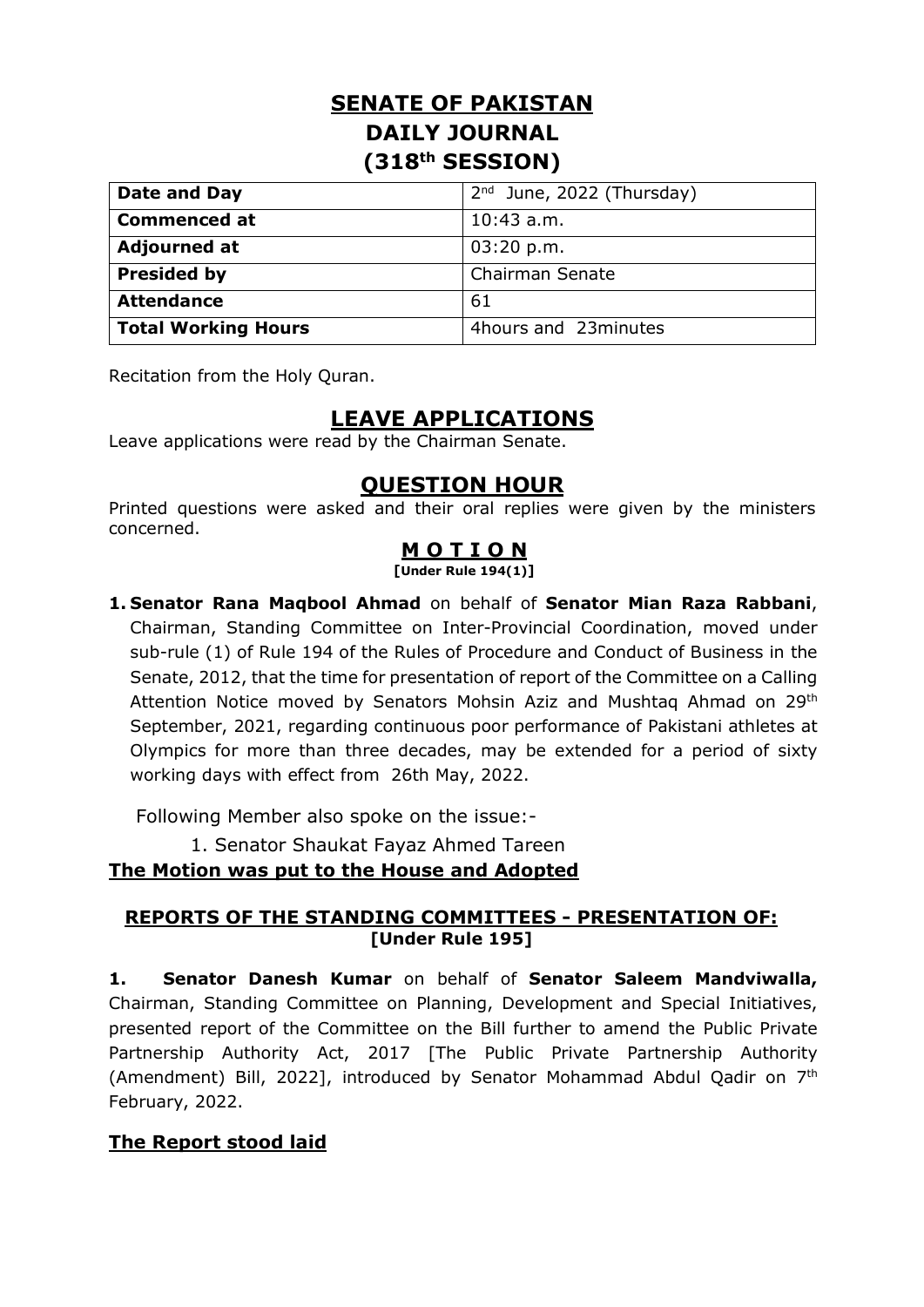**2. Senator Rana Maqbool Ahmad,** Chairman, Standing Committee on Cabinet Secretariat, presented report of the Committee on a point of public importance raised by Senator Dilawar Khan on 25<sup>th</sup> January, 2022, regarding decisions made by the Central Selection Board (CSB).

## **The Report stood laid**

**3. Senator Syed Shibli Faraz** on behalf of **Senator Syed Ali Zafar,** Chairman, Standing Committee on Law and Justice, presented report of the Committee on the Bill further to amend the Constitution of the Islamic Republic of Pakistan [The Constitution (Amendment) Bill, 2021] introduced by Senator Seemee Ezdi, on 31st May, 2021 **(Amendment of Article 59).**

### **The Report stood laid**

**4. Senator Syed Shibli Faraz** on behalf of **Senator Syed Ali Zafar,** Chairman, Standing Committee on Law and Justice, presented report of the Committee on the Bill further to amend the Constitution of the Islamic Republic of Pakistan [The Constitution (Amendment) Bill, 2022], introduced by Senator Farooq Hamid Naek, on 17th January, 2022 **(Amendment of Articles 175A, 181, 182, 183, 184, 195, 196, 197 and 209).**

### **The Report stood laid**

**5. Senator Syed Shibli Faraz** on behalf of **Senator Syed Ali Zafar,** Chairman, Standing Committee on Law and Justice, presented report of the Committee on a point of public importance raised by Senator Sardar Muhammad Shafiq Tareen on  $27<sup>th</sup>$  December, 2021, regarding establishment of Income Tax Tribunal in Quetta, Balochistan.

## **The Report stood laid**

**6. Senator Mohsin Aziz,** Chairman, Standing Committee on Interior, presented report of the Committee on a Calling Attention Notice moved by Senator Fawzia Arshad on 10th November, 2021, regarding non-development of Sector I-12 by CDA since its inception more than three decades.

## **The Report stood laid**

**7. Senator Mohsin Aziz,** Chairman, Standing Committee on Interior, presented report of the Committee on a motion under Rule 218 of the Rules of Procedure and Conduct of Business in the Senate, 2012, raised by Senator Kamran Murtaza on 17th January, 2022, regarding abysmal performance of CDA with respect to repair and maintenance of Government accommodations.

### **The Report stood laid**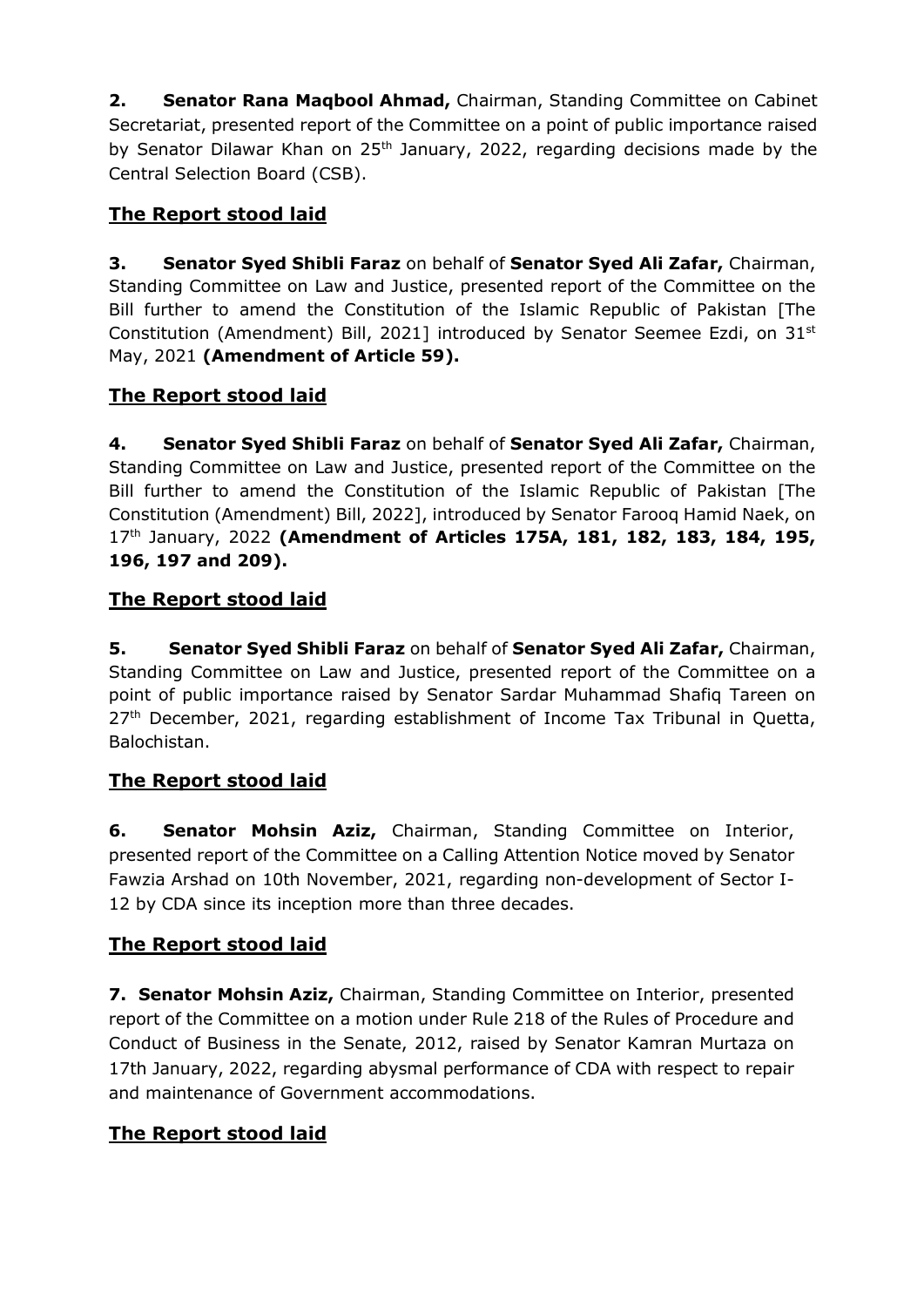**8. Senator Mohsin Aziz,** Chairman Standing committee on Interior, presented report of the Committee on the Bill further to amend the Price Control and Prevention of Profiteering and Hoarding Act, 1977 [The Price Control and Prevention of Profiteering and Hoarding (Amendment) Bill, 2022], introduced by Senator Mohsin Aziz on 31st January, 2022.

#### **The Report stood laid**

**9. Senator Mohsin Aziz,** Chairman, Standing Committee on Interior, presented report of the Committee on the Bill further to amend the Payment of Wages Act, 1936 [The Payment of Wages (Amendment) Bill, 2022], introduced by Senator Mohsin Aziz on 14<sup>th</sup> February, 2022.

### **The Report stood laid**

**10. Senator Mohsin Aziz,** Chairman, Standing Committee on Interior, presented report of the Committee on the Bill to provide for prevention of vagrancy and rehabilitation of vagrants in the Islamabad Capital Territory [The Prevention and Rehabilitation of Vagrants Bill, 2022] introduced by Senator Seemee Ezdi on 7th February, 2022.

### **The Report stood laid**

**11. Senator Mohsin Aziz,** Chairman, Standing Committee on Interior, presented report of the Committee on a point of public importance raised by Senator Mushtaq Ahmed on 12th November, 2021, regarding NADRA offices in Upper and Lower Dir.

### **The Report stood laid**

**12. Senator Mohsin Aziz,** Chairman, Standing Committee on Interior, presented report of the Committee on the subject matter of Starred Question No.43 asked by Senator Dost Muhammad Khan on 29<sup>th</sup> December, 2021, regarding the casualties in South Waziristan due to landmines.

### **The Report stood laid**

**13. Senator Mohsin Aziz,** Chairman, Standing Committee on Interior, presented report of the Committee on a point of public importance raised by Senator Kamran Murtaza on 18th January, 2022, regarding clash between students in the International Islamic University, Islamabad.

#### **The Report stood laid**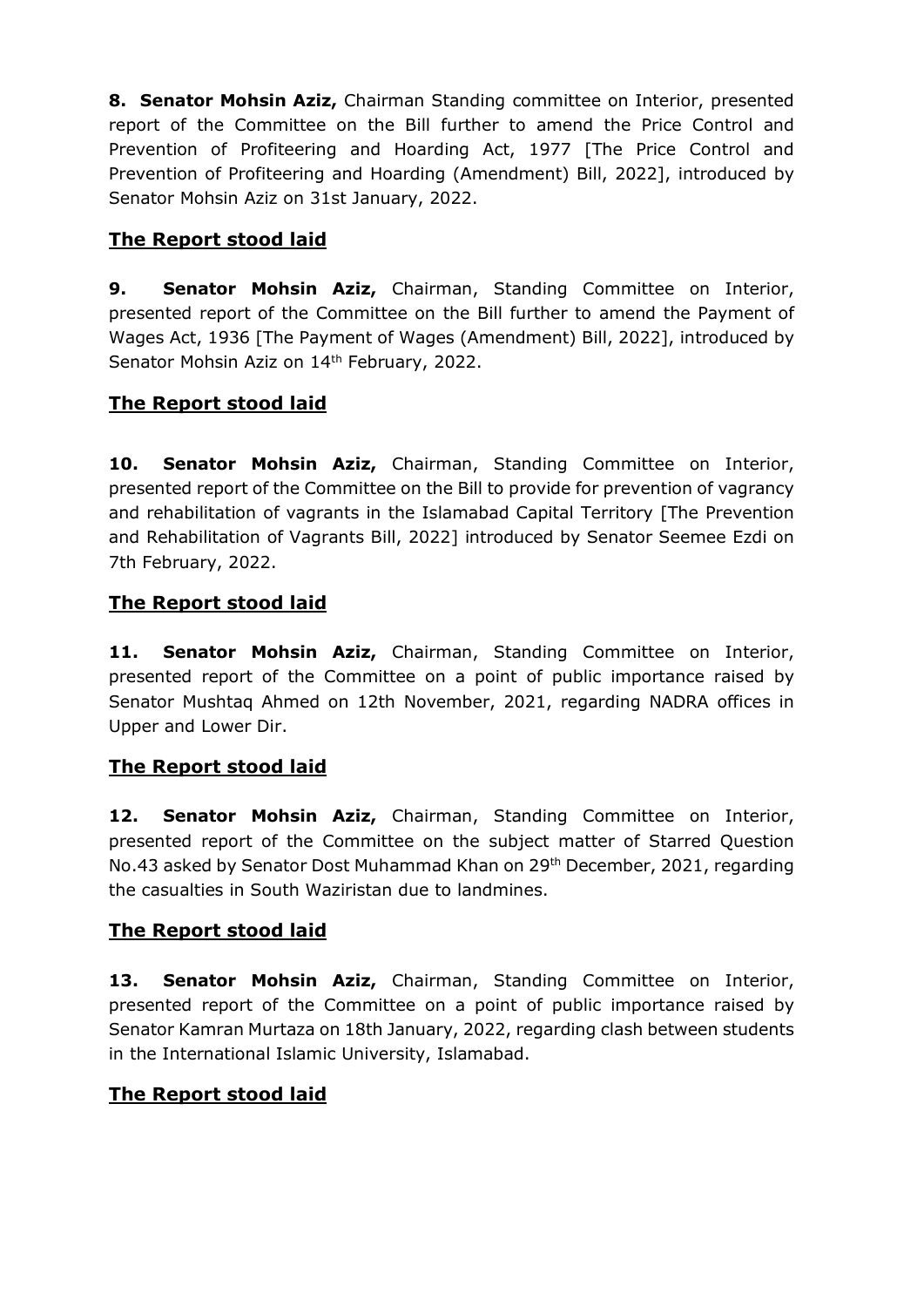# **CALLING ATTENTION NOTICES**

**1. Senator Shaukat Fayaz Ahmed Tarin,** to draw attention of the Minister for Finance and Revenue towards current deteriorating economic condition of the country and the steps being taken by the Government.

#### **Dr. Ayesha Ghaus Pasha, MoS for Finance respond the issue. Calling attention notice was disposed of.**

**2. Senators Danesh Kumar, Sana Jamali, Prince Ahmed Umer Ahmedzai And Manzoor Ahmed,** to draw attention of the Minister for Water Resources towards the issue of water scarcity in Balochistan.

#### **Calling attention notice was Deferred**

## **DISCUSSION ON ADJOURNMENT MOTION**

**1. Senator Azam Nazeer Tarar, Leader of the House,** moved that the House may discuss regarding the highhandedness by the government against PTI protest on 25May, 2022.

Following Member's also spoke on the issue:-

- 1. Senator Azam Nazeer Tarar, Leader of the House
- 2. Senator Dr. Shahzad Waseem, Leader of the Opposition
- 3. Senator Dr. Asif Kirmani
- 4. Senator Behramand Khan Tangi
- 5. Senator Muhammad Tahir Bizinjo
- 6. Senator Rana Maqbool Ahmad
- 7. Senator Hidayatullah Khan
- 8. Senator Moula Bux Chandio
- 9. Senator Syed Yousaf Raza Gillani
- 10. Senator Ejaz Ahmad Chaudhary
- 11. Senator Muhammad Tahir Bizinjo
- 12. Senator Syed Shibli Faraz
- 13. Senator Faisal Javed
- 14. Senator Muhammad Azam Khan Swati
- 15. Senator Imamuddin Shouqeen
- 16 Senator Mohsin Aziz
- 17. Senator Robina Khalid

#### **Motion was talked out**

## **POINT OF PUBLIC IMPORTANCE**

**1. Senator Dilawar Khan** raised issue regarding importers facing difficulties while importing Raw materials. .